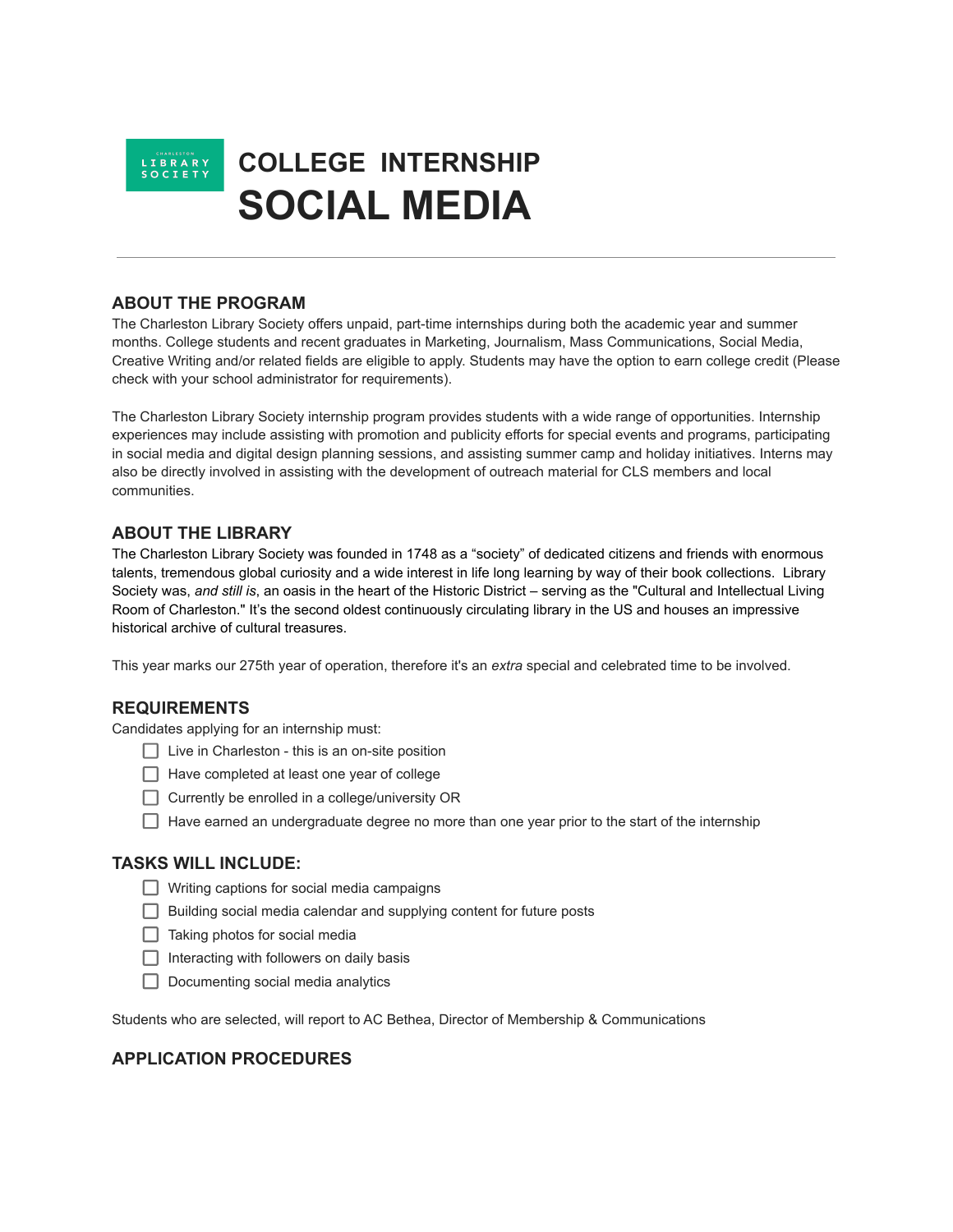Students interested in the **SOCIAL MEDIA** internship at the Charleston Library Society should complete the attached application and email in the following materials. If you are accepted as an intern, you may be required to approve a background check.

- $\Box$  Resumé
- Cover letter explaining why you are applying and what you would like to learn and gain by way of working with the Charleston Library Society
- Two samples of creative posts on social media and/or two writing samples of press releases and/or two event strategy plans
- $\Box$  One letter of recommendation from a previous employer or current/relevant college professor

## **HOW TO APPLY**

Please submit a completed Charleston Library Society SOCIAL MEDIA Internship Application (provided below) and additional materials to: acbethea@charlestonlibrarysociety.org